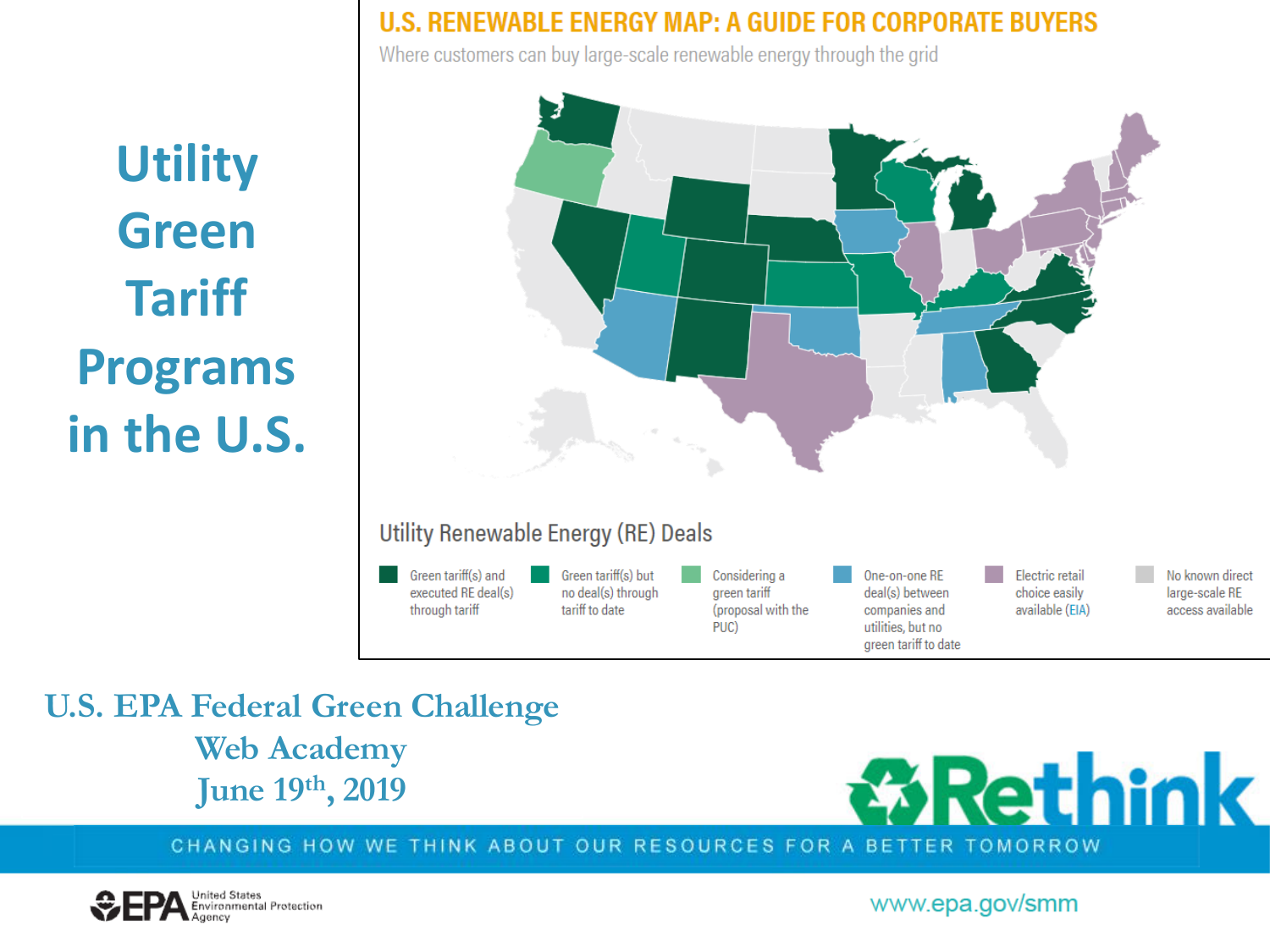# **Disclaimer**

These presentations are provided as part of EPA's Sustainable Materials Management webinar series. This document does not constitute EPA policy. Mention of trade names or commercial products does not constitute endorsement or recommendation of use. Links to non-EPA websites do not imply any official EPA endorsement of or a responsibility for the opinions, ideas, data or products presented at those locations or guarantee the validity of the information provided. Links to non-EPA servers are provided solely as a pointer to information that might be useful to EPA staff and Rethink the public.

CHANGING HOW WE THINK ABOUT OUR RESOURCES FOR

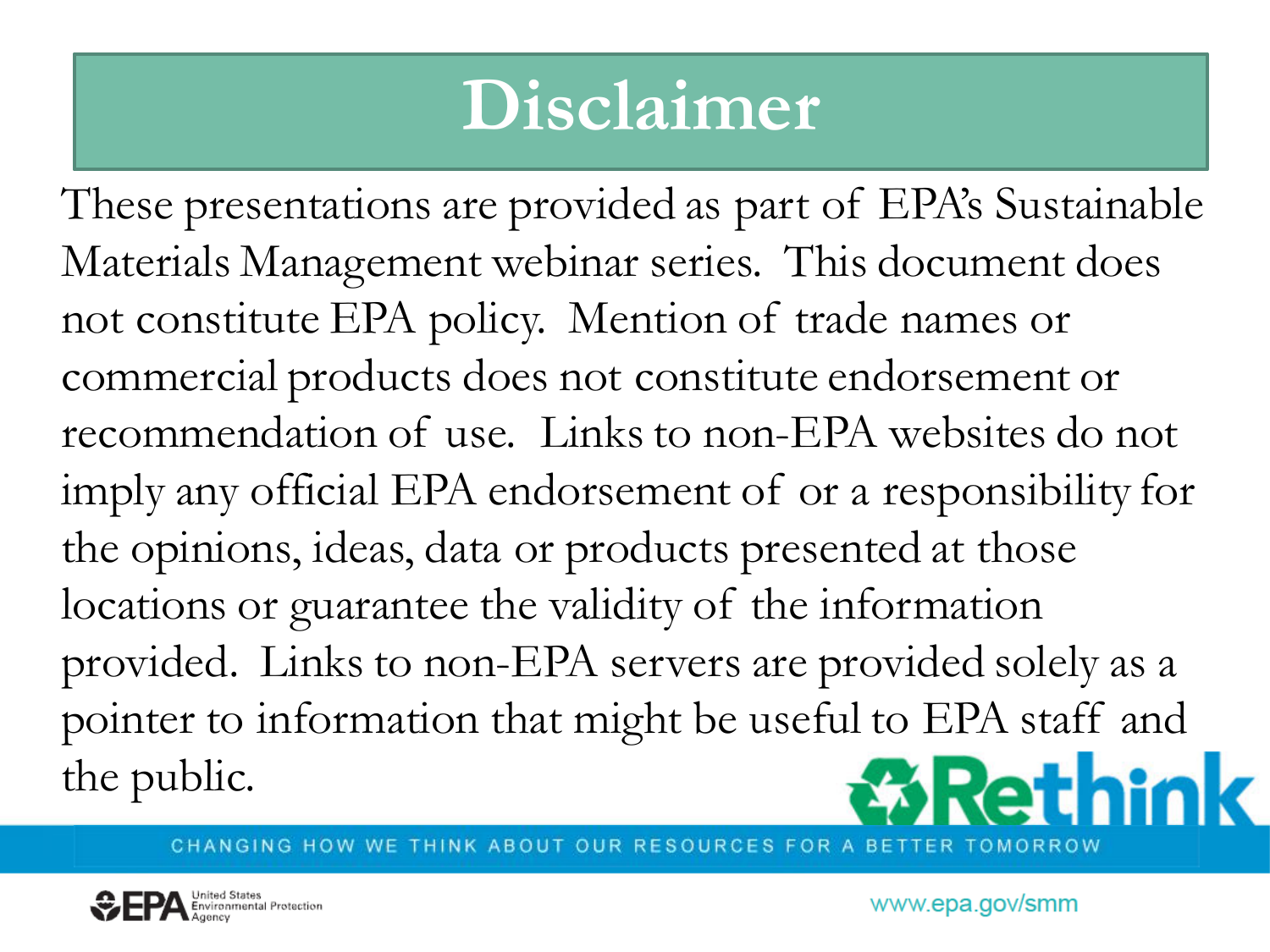

## **Federal Green Challenge Federal Agencies Leading by Example in Sustainable Operations**





Presidio Trust, San Francisco





CHANGING HOW WE THINK ABOUT OUR RESOURCES FOR A BETTER TOMORROW

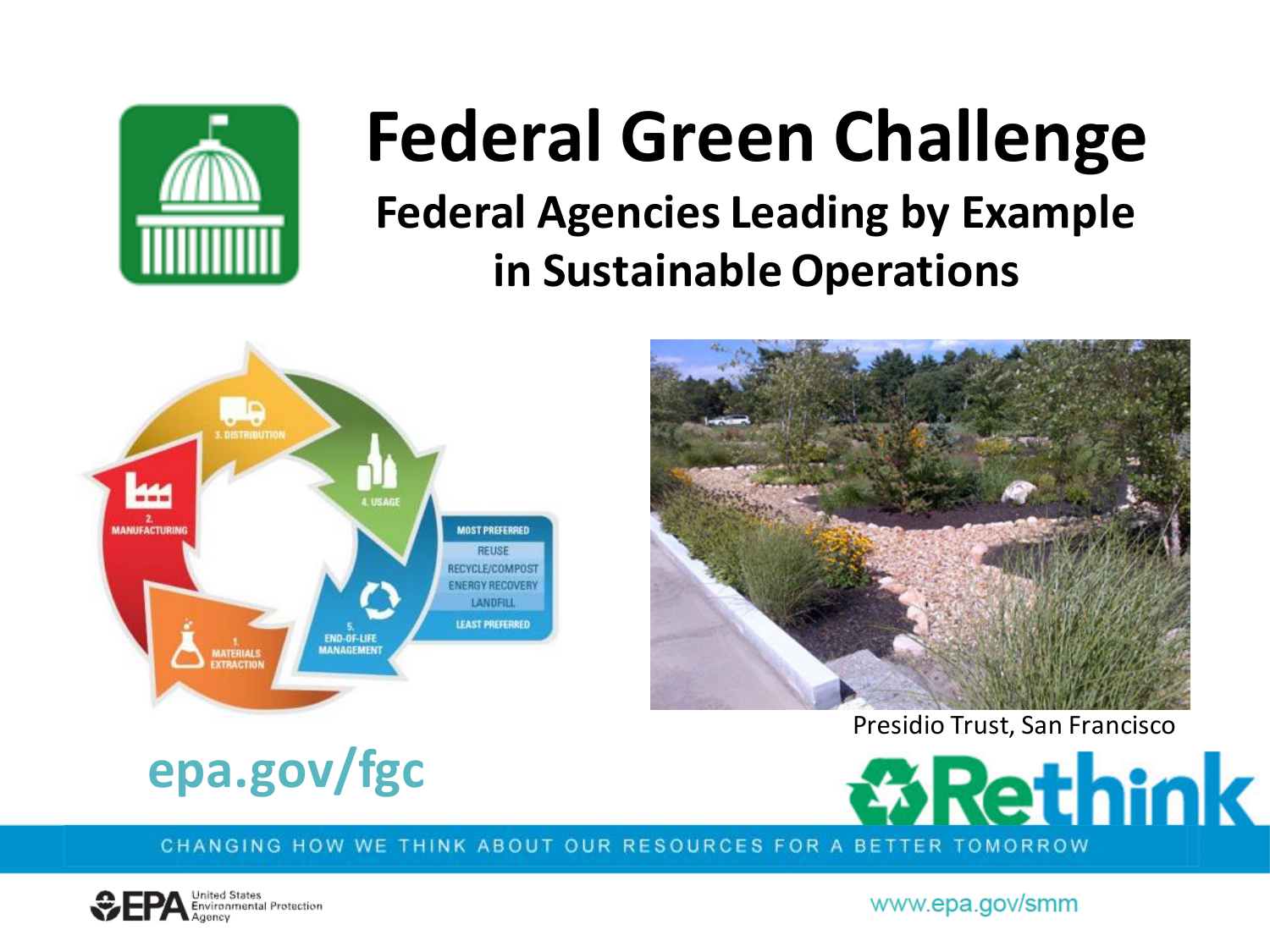

**FGC Benefits**



Forest Service FGC awardee.

- Maximize resources; save \$\$.
- Measure your facility's progress.
- Get recognized!



CHANGING HOW WE THINK ABOUT OUR RESOURCES FOR A BETT TOMORROW

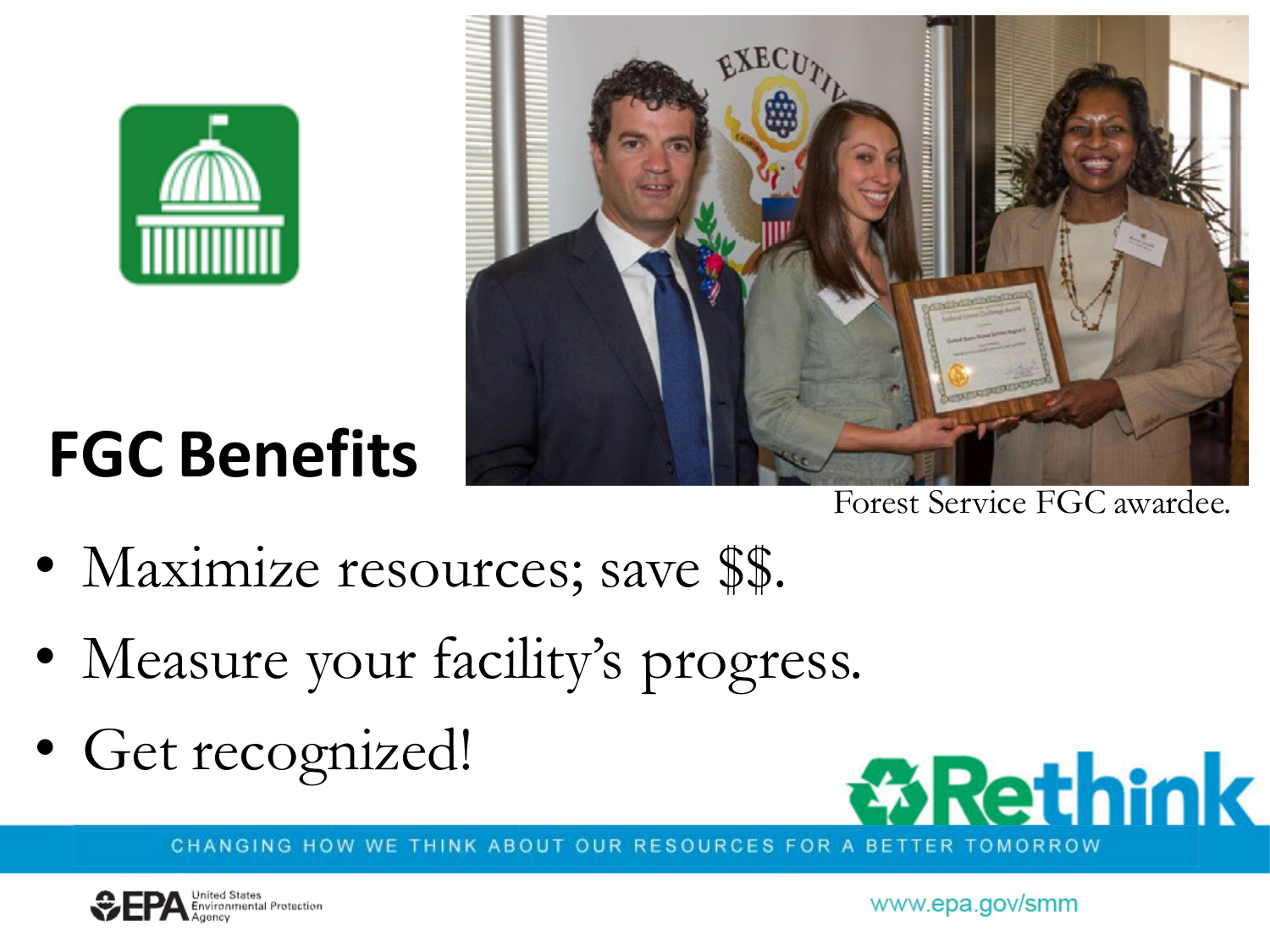

# FGC Participant Highlight: Argonne National Laboratory EPA Region 5 Narrative Award Winner 2018

**ALL-IN SUSTAINABILITY PHOTO BOOTH** 



https://www.anl.gov/ sustainability/earthday-celebration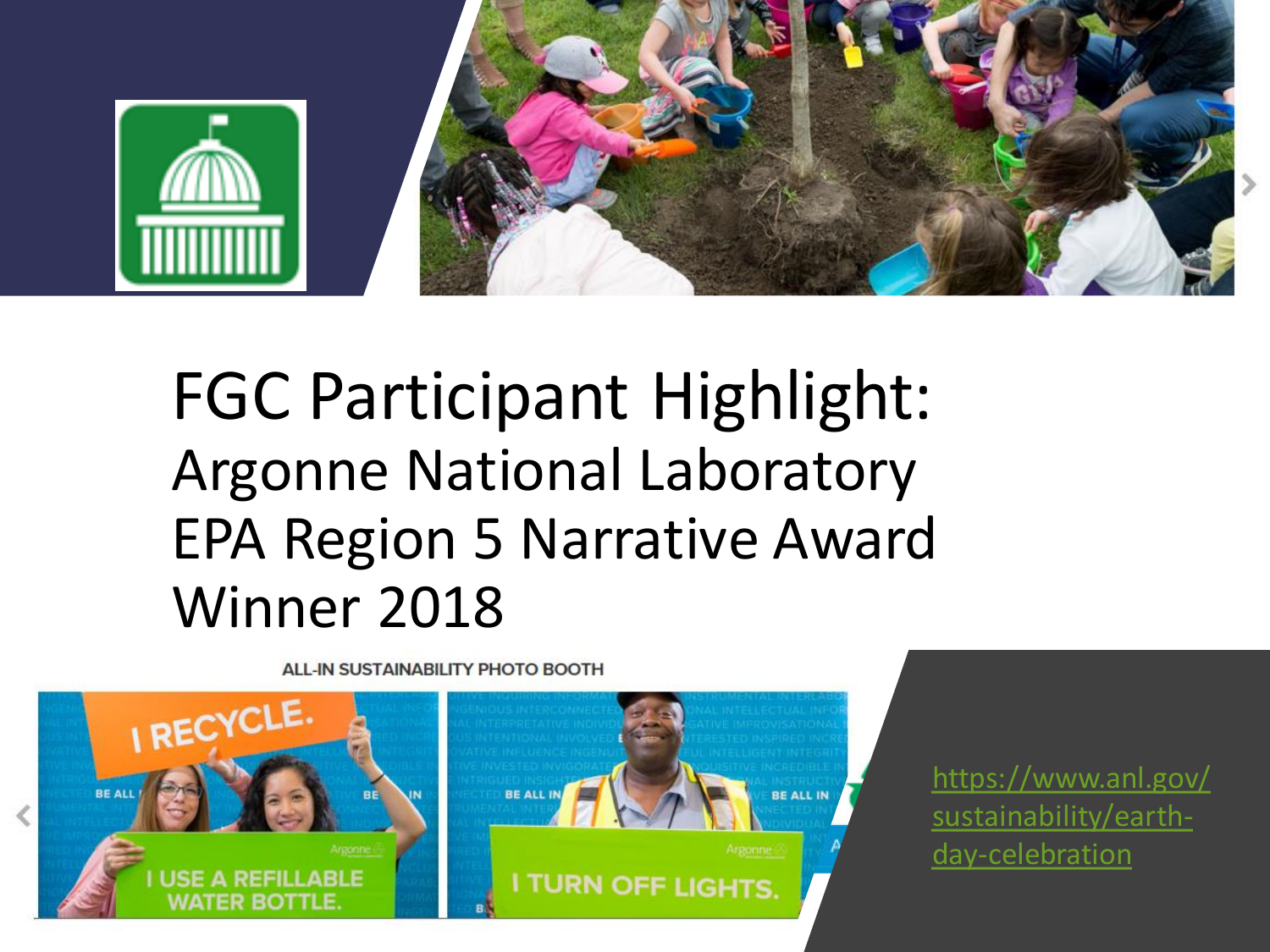

#### **Federal Green Challenge**

#### National 2017 Results **Participating Agencies:**



Diverted over 422,000 tons of waste from landfills, saving \$21.8 million.



Consumed 335 million fewer gallons of potable water in FY17 than FY16, saving an estimated \$1.3 million.



Fuel oil use decreased by 206,000 gallons, saving taxpayers \$557,000.



Sent 283 tons of used electronics to certified third party recyclers.

### EPA Recognizes Federal Green Challenge **Winners and Their Efforts to Save Resources** and Taxpayers' Money

06/14/2018

Contact Information: EPA Press Office (press@epa.gov)

WASHINGTON - Today, the U.S. Environmental Protection Agency (EPA) recognizes federal facilities for conserving resources and saving taxpayers' money as part of the Federal Green Challenge (FGC). These efforts across the federal government have not only resulted in approximately \$22 million in cost savings in the last year, but also further the goals of the President's May 17, 2018, Executive Order (EO) Regarding Efficient Federal Operations.

"Federal agencies nationwide challenge themselves to improve efficiency and minimize environmental impact, and their achievements are saving American taxpayers tens of millions of dollars," said EPA Administrator Scott Pruitt.



These combined efforts resulted in an estimated cost savings of almost \$22 million to U.S. taxpayers.

## **≎FPA**



CHANGING HOW WE THINK ABOUT OUR RESOURCES FOR A BETTER

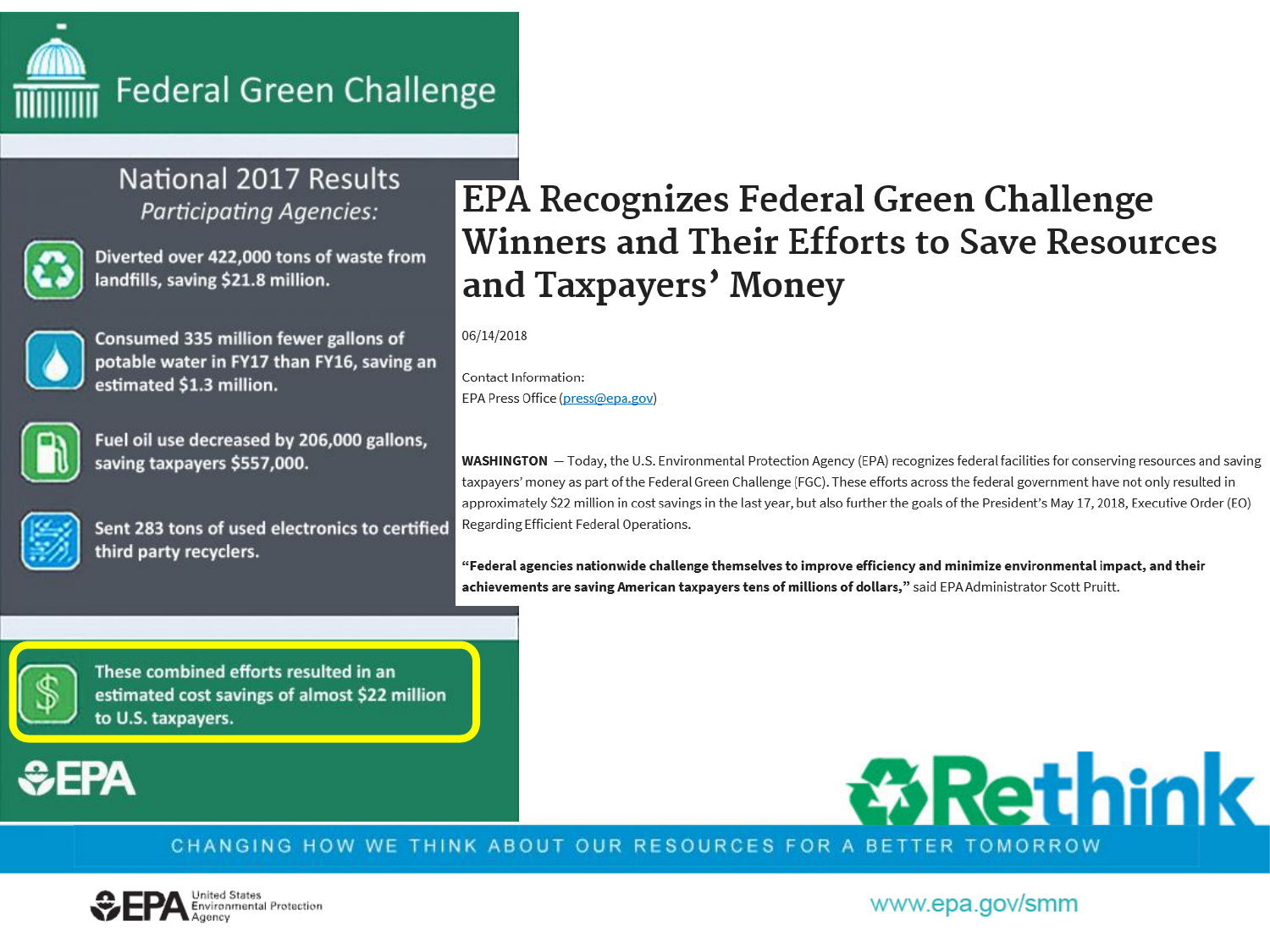

# FGC Regional Contacts

| <b>New England (Region 1)</b>             | NJ, NY, Puerto Rico, US Virgin Islands (Region 2) |
|-------------------------------------------|---------------------------------------------------|
| Robert Guillemin Guillemin.Robert@epa.gov | Joseph Malki Malki.Joseph@epa.gov                 |
| $(617)$ 918-1814                          | $(212)$ 637-4101                                  |
| Anne Fenn Fenn.Anne@epa.gov               |                                                   |
| $(617)$ 918-1805                          |                                                   |
| Mid-Atlantic (Region 3)                   | Southeast (Region 4)                              |
| David Iacono iacono.david@epa.gov         | Thornell Cheeks cheeks.thornell@epa.gov           |
| $(215)$ 814-3231                          | 404-562-8479                                      |
| <b>Great Lakes (Region 5)</b>             | South Central (Region 6)                          |
| Chris Newman                              | Joyce Stubblefield stubblefield.joyce@epa.gov     |
| newman.christopherm@epa.gov               | $(214)$ 665-6430                                  |
| $(312)$ 353-8402                          |                                                   |
| Midwest (Region 7)                        | Mountains & Plains (Region 8)                     |
| Marcus Rivas Rivas.Marcus@epa.gov         | Suzanne Satter satter.suzanne@epa.gov             |
| $(913) 551 - 7669$                        | 303-312-6614                                      |
| Pacific Southwest (Region 9)              | Pacific Northwest & Alaska (Region 10)            |
| Jessica Counts-Arnold counts-             | <u>Theresa Blaine blaine theresa@epa.gov</u>      |
| $ $ arnold.jessica@epa.gov                | $(206)$ 553-8509                                  |
| $(415)$ 972-3288                          |                                                   |
| André Villaseñor villasenor.andre@epa.gov |                                                   |
| $(213)$ 244-1813                          |                                                   |
|                                           |                                                   |

**epa.gov/fgc**

*B***Rethink** 

#### CHANGING HOW WE THINK ABOUT OUR RESOURCES FOR A BETTER TOMORROW

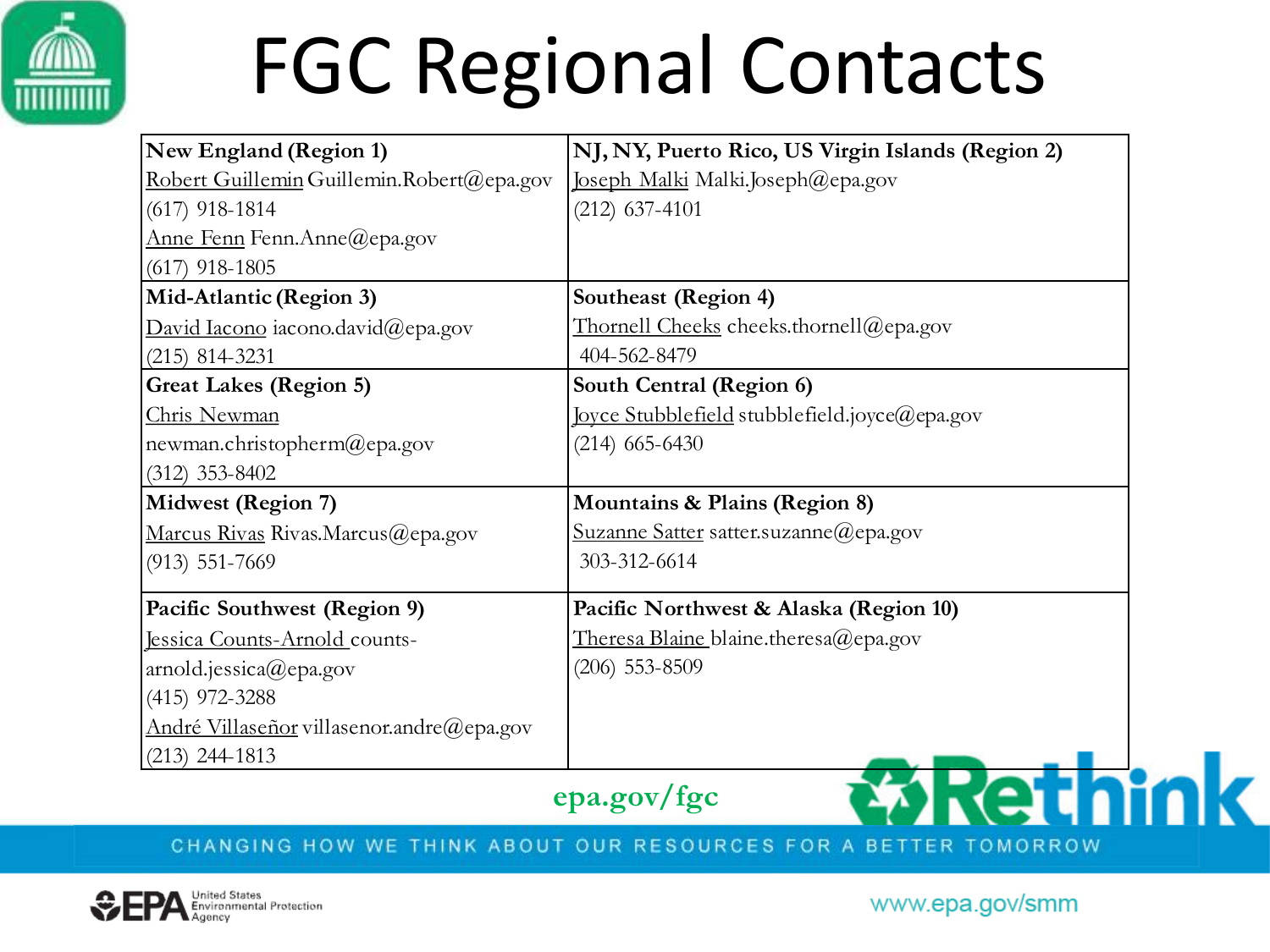## **Utility Green Tariff Programs in the U.S.: Overview and Opportunities for Cost Savings**





Presenter: Christopher Kent EPA's Office of Air, Climate Protection Partnership Division

Presenter: Jenny Heeter, Senior Energy Analyst National Renewable Energy Laboratory



CHANGING HOW WE THINK ABOUT OUR RESOURCES FOR A